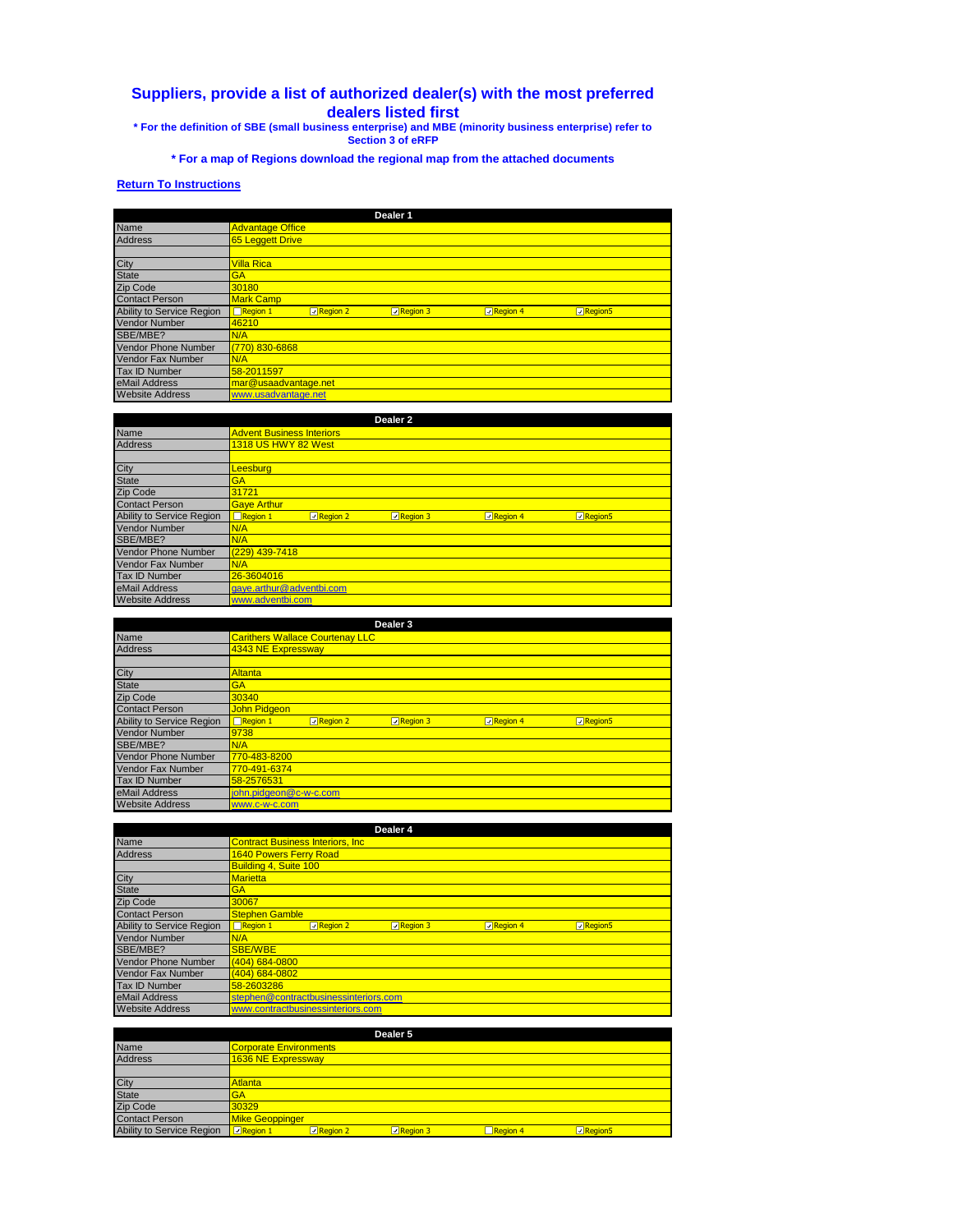| <b>Vendor Number</b>       | A887600-01                    |
|----------------------------|-------------------------------|
| SBE/MBE?                   | N/A                           |
| <b>Vendor Phone Number</b> | $(404)$ 679-8999              |
| Vendor Fax Number          | $(770)$ 679-8950              |
| <b>Tax ID Number</b>       | 58-2373274                    |
| eMail Address              | mgeoppinger@ceofga.com        |
| <b>Website Address</b>     | www.corporateenvironments.com |

|                            | Dealer <sub>6</sub>                                                              |
|----------------------------|----------------------------------------------------------------------------------|
| Name                       | <b>Dekalb Office Environments</b>                                                |
| <b>Address</b>             | <b>1320 Ridgeland Parkway</b>                                                    |
|                            |                                                                                  |
| City                       | Alpharetta                                                                       |
| <b>State</b>               | <b>GA</b>                                                                        |
| Zip Code                   | 30004                                                                            |
| <b>Contact Person</b>      | Ed O'Connor                                                                      |
| Ability to Service Region  | $\n  Reqion 1\n$<br>Region 3<br>Region 4<br>$\n  Recation 2\n$<br><b>Region5</b> |
| <b>Vendor Number</b>       | 17286                                                                            |
| SBE/MBE?                   | <b>SBE</b>                                                                       |
| <b>Vendor Phone Number</b> | (770) 360-0200                                                                   |
| <b>Vendor Fax Number</b>   | (770) 360-0305                                                                   |
| Tax ID Number              | 58-1951883                                                                       |
| eMail Address              | eoconnor@dekalboffice.com                                                        |
| <b>Website Address</b>     | www.dekalboffice.com                                                             |

|                            |                                   |                    | Dealer <sub>7</sub> |          |                               |  |
|----------------------------|-----------------------------------|--------------------|---------------------|----------|-------------------------------|--|
| <b>Name</b>                | <b>Five Star Office Furniture</b> |                    |                     |          |                               |  |
| <b>Address</b>             | 2864 Franklin Street              |                    |                     |          |                               |  |
|                            |                                   |                    |                     |          |                               |  |
| City                       | <b>Avondale Estates</b>           |                    |                     |          |                               |  |
| <b>State</b>               | <b>GA</b>                         |                    |                     |          |                               |  |
| Zip Code                   | 30002                             |                    |                     |          |                               |  |
| <b>Contact Person</b>      | <b>Cary Beavers</b>               |                    |                     |          |                               |  |
| Ability to Service Region  | $\n  Reqion 1\n$                  | $\n  Recation 2\n$ | $\n  Reqion 3\n$    | Region 4 | <b><u><b></b></u></b> Region5 |  |
| <b>Vendor Number</b>       | N/A                               |                    |                     |          |                               |  |
| SBE/MBE?                   | <b>MBE</b>                        |                    |                     |          |                               |  |
| <b>Vendor Phone Number</b> | (404) 496-4182 ext 103            |                    |                     |          |                               |  |
| <b>Vendor Fax Number</b>   | N/A                               |                    |                     |          |                               |  |
| <b>Tax ID Number</b>       | 26-2520048                        |                    |                     |          |                               |  |
| eMail Address              | carey@5starofficefurniture.com    |                    |                     |          |                               |  |
| <b>Website Address</b>     | www.5starofficefurniture.com      |                    |                     |          |                               |  |

|                            |                            |                                         | Dealer 8            |                   |                               |
|----------------------------|----------------------------|-----------------------------------------|---------------------|-------------------|-------------------------------|
| <b>Name</b>                |                            | <b>Fowler's/Division of Folco, Inc.</b> |                     |                   |                               |
| <b>Address</b>             | 940 West Broad Street      |                                         |                     |                   |                               |
|                            |                            |                                         |                     |                   |                               |
| City                       | <b>Athens</b>              |                                         |                     |                   |                               |
| <b>State</b>               | <b>GA</b>                  |                                         |                     |                   |                               |
| Zip Code                   | 30601                      |                                         |                     |                   |                               |
| <b>Contact Person</b>      | <b>Todd Fowler</b>         |                                         |                     |                   |                               |
| Ability to Service Region  | $\sqrt{R_{\text{eqion}}$ 1 | $\n  Reqion 2\n$                        | $\sqrt{ }$ Region 3 | $\nabla$ Region 4 | <b><u><b></b></u></b> Region5 |
| <b>Vendor Number</b>       | N/A                        |                                         |                     |                   |                               |
| SBE/MBE?                   | N/A                        |                                         |                     |                   |                               |
| <b>Vendor Phone Number</b> | (706) 543-1320             |                                         |                     |                   |                               |
| <b>Vendor Fax Number</b>   | (706) 543-8231             |                                         |                     |                   |                               |
| <b>Tax ID Number</b>       | 58-2145210                 |                                         |                     |                   |                               |
| eMail Address              | tfowler@folcoinc.com       |                                         |                     |                   |                               |
| <b>Website Address</b>     | www.folcoinc.com           |                                         |                     |                   |                               |

|                            |                               |                              | Dealer <sub>9</sub>          |                              |                     |
|----------------------------|-------------------------------|------------------------------|------------------------------|------------------------------|---------------------|
| Name                       | Hillsman, Inc                 |                              |                              |                              |                     |
| <b>Address</b>             | 3000 Roval Blvd South         |                              |                              |                              |                     |
|                            | Suite B                       |                              |                              |                              |                     |
| City                       | <b>Alpharetta</b>             |                              |                              |                              |                     |
| <b>State</b>               | <b>GA</b>                     |                              |                              |                              |                     |
| Zip Code                   | 30022                         |                              |                              |                              |                     |
| <b>Contact Person</b>      | <b>Edgar Hillsman</b>         |                              |                              |                              |                     |
| Ability to Service Region  | $\sqrt{\Box}$ Region 1        | $\boxed{\triangle}$ Region 2 | $\boxed{\triangle}$ Region 3 | $\boxed{\triangle}$ Region 4 | Region <sub>5</sub> |
| <b>Vendor Number</b>       | N/A                           |                              |                              |                              |                     |
| SBE/MBE?                   | <b>MBE</b>                    |                              |                              |                              |                     |
| <b>Vendor Phone Number</b> | 678) 336-9119                 |                              |                              |                              |                     |
| <b>Vendor Fax Number</b>   | N/A                           |                              |                              |                              |                     |
| <b>Tax ID Number</b>       | 20-8280633                    |                              |                              |                              |                     |
| eMail Address              | EdgarHillsman@hillsmaninc.com |                              |                              |                              |                     |
| <b>Website Address</b>     | www.hillsmaninc.com           |                              |                              |                              |                     |

|                            |                                |                       | Dealer 10       |                 |         |  |
|----------------------------|--------------------------------|-----------------------|-----------------|-----------------|---------|--|
| <b>Name</b>                | <b>IMA Corporate Interiors</b> |                       |                 |                 |         |  |
| <b>Address</b>             |                                | 1811 Marietta Blvd NW |                 |                 |         |  |
|                            |                                |                       |                 |                 |         |  |
| City                       | <b>Atlanta</b>                 |                       |                 |                 |         |  |
| <b>State</b>               | <b>GA</b>                      |                       |                 |                 |         |  |
| Zip Code                   | 30318                          |                       |                 |                 |         |  |
| <b>Contact Person</b>      | <b>Yvonne Noack</b>            |                       |                 |                 |         |  |
| Ability to Service Region  | $\sqrt{\Box}$ Region 1         | Region 2              | $\Box$ Region 3 | $\Box$ Region 4 | Region5 |  |
| <b>Vendor Number</b>       | N/A                            |                       |                 |                 |         |  |
| SBE/MBE?                   | N/A                            |                       |                 |                 |         |  |
| <b>Vendor Phone Number</b> | (678) 393-1299                 |                       |                 |                 |         |  |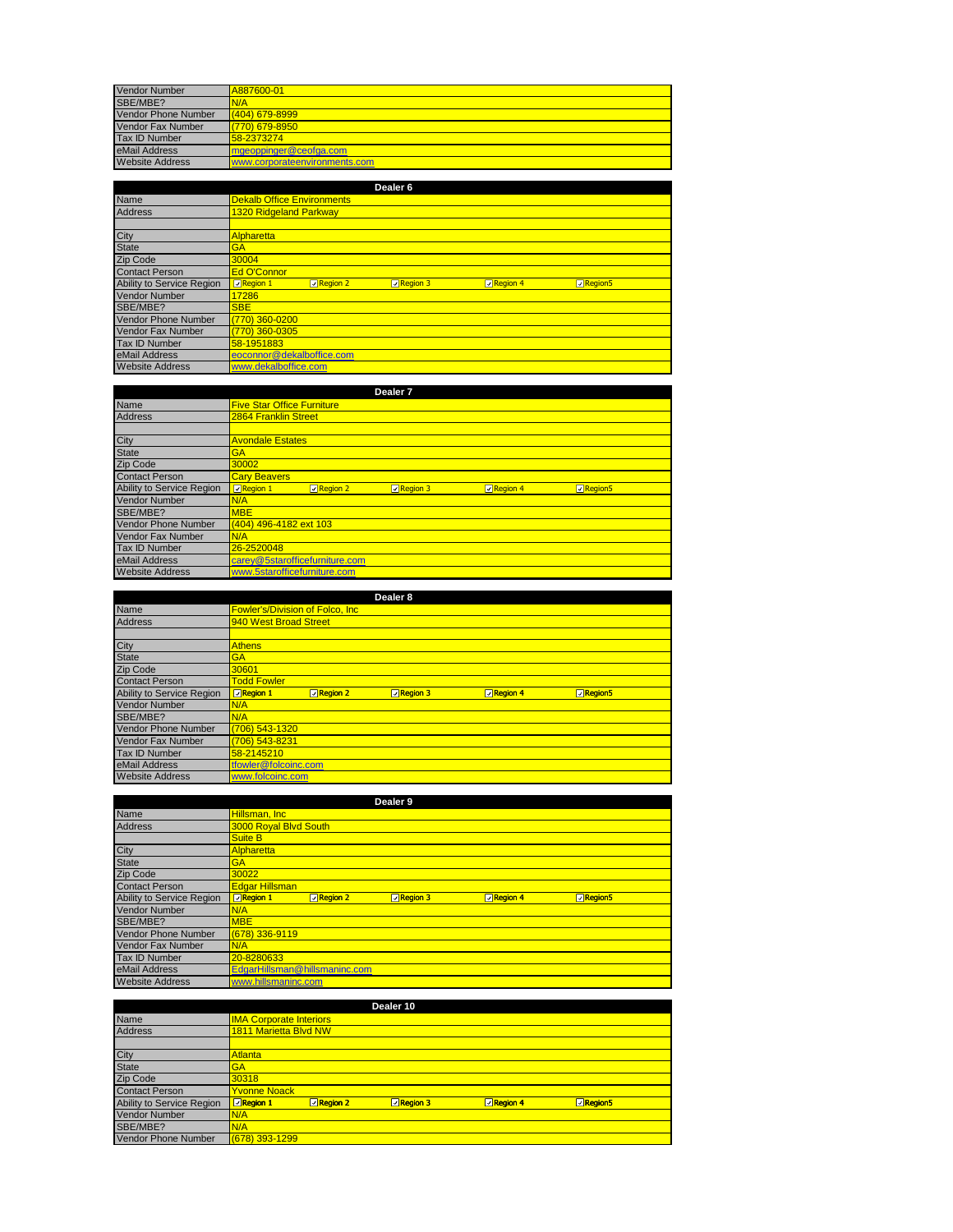| Vendor Fax Number      | 678) 393-1297                         |
|------------------------|---------------------------------------|
| Tax ID Number          | 58-2663833                            |
| eMail Address          | wonne.noack@imacorporateinteriors.com |
| <b>Website Address</b> | www.imacorporateinteriors.com         |

|                            |                                  |                   | Dealer 11       |                              |         |
|----------------------------|----------------------------------|-------------------|-----------------|------------------------------|---------|
| Name                       | Impact Office Interiors, Inc.    |                   |                 |                              |         |
| <b>Address</b>             | 409 Airport Road                 |                   |                 |                              |         |
|                            | <b>Suite# 101</b>                |                   |                 |                              |         |
| City                       | <b>Griffin</b>                   |                   |                 |                              |         |
| <b>State</b>               | <b>GA</b>                        |                   |                 |                              |         |
| Zip Code                   | 30224                            |                   |                 |                              |         |
| <b>Contact Person</b>      | <b>Mark Milam</b>                |                   |                 |                              |         |
| Ability to Service Region  | $\Box$ Region 1                  | <b>D</b> Region 2 | $\Box$ Region 3 | $\boxed{\triangle}$ Region 4 | Region5 |
| <b>Vendor Number</b>       | 401659                           |                   |                 |                              |         |
| SBE/MBE?                   | N/A                              |                   |                 |                              |         |
| <b>Vendor Phone Number</b> | (770) 228-0706                   |                   |                 |                              |         |
| <b>Vendor Fax Number</b>   | (770) 233-9429                   |                   |                 |                              |         |
| <b>Tax ID Number</b>       | 20-8928490                       |                   |                 |                              |         |
| eMail Address              | mmilam@impactofficeinteriors.com |                   |                 |                              |         |
| <b>Website Address</b>     | www.impactofficeinteriors.com    |                   |                 |                              |         |

|                            |                                   |                  | Dealer 12 |          |         |  |
|----------------------------|-----------------------------------|------------------|-----------|----------|---------|--|
| <b>Name</b>                | <b>Malone Office Environments</b> |                  |           |          |         |  |
| <b>Address</b>             | 1345 13th Avenue                  |                  |           |          |         |  |
|                            |                                   |                  |           |          |         |  |
| City                       | <b>Columbus</b>                   |                  |           |          |         |  |
| <b>State</b>               | <b>GA</b>                         |                  |           |          |         |  |
| Zip Code                   | 31901                             |                  |           |          |         |  |
| <b>Contact Person</b>      | <b>Sam Buracker</b>               |                  |           |          |         |  |
| Ability to Service Region  | $\Box$ Region 1                   | <b>⊡Region 2</b> | Region 3  | Region 4 | Region5 |  |
| <b>Vendor Number</b>       | N/A                               |                  |           |          |         |  |
| SBE/MBE?                   | <b>SBE</b>                        |                  |           |          |         |  |
| <b>Vendor Phone Number</b> | (706) 322-2513                    |                  |           |          |         |  |
| Vendor Fax Number          | (706) 322-9669                    |                  |           |          |         |  |
| <b>Tax ID Number</b>       | 58-0976680                        |                  |           |          |         |  |
| eMail Address              | sburacker@maloneoffice.com        |                  |           |          |         |  |
|                            |                                   |                  |           |          |         |  |

|                            |                             | Dealer 13       |                 |                                |  |
|----------------------------|-----------------------------|-----------------|-----------------|--------------------------------|--|
| Name                       | Mason, Inc.                 |                 |                 |                                |  |
| <b>Address</b>             | 2301-B Rowland Avenue       |                 |                 |                                |  |
|                            |                             |                 |                 |                                |  |
| City                       | Savannah                    |                 |                 |                                |  |
| <b>State</b>               | <b>GA</b>                   |                 |                 |                                |  |
| Zip Code                   | 31404                       |                 |                 |                                |  |
| <b>Contact Person</b>      | Sara Holton                 |                 |                 |                                |  |
| Ability to Service Region  | $\Box$ Region 1<br>Region 2 | $\Box$ Region 3 | $\Box$ Region 4 | <b><u><b>D</b></u></b> Region5 |  |
| <b>Vendor Number</b>       | N/A                         |                 |                 |                                |  |
| SBE/MBE?                   | N/A                         |                 |                 |                                |  |
| <b>Vendor Phone Number</b> | (912) 232-4192              |                 |                 |                                |  |
| <b>Vendor Fax Number</b>   | (912) 234-3654              |                 |                 |                                |  |
| <b>Tax ID Number</b>       | 58-0338910                  |                 |                 |                                |  |
| eMail Address              | saraholton@mason-inc.com    |                 |                 |                                |  |
| <b>Website Address</b>     | www.mason-inc.com           |                 |                 |                                |  |

|                            | Dealer 14                                                                           |
|----------------------------|-------------------------------------------------------------------------------------|
| <b>Name</b>                | <b>McGarity's Business Products</b>                                                 |
| <b>Address</b>             | 870 Grove Street                                                                    |
|                            |                                                                                     |
| City                       | Gainesville                                                                         |
| <b>State</b>               | <b>GA</b>                                                                           |
| Zip Code                   | 30501                                                                               |
| <b>Contact Person</b>      | <b>Will Hudson</b>                                                                  |
| Ability to Service Region  | <b>Region 1</b><br>$\Box$ Region 4<br>$\Box$ Region 2<br>$\Box$ Region 3<br>Region5 |
| <b>Vendor Number</b>       | N/A                                                                                 |
| SBE/MBE?                   | N/A                                                                                 |
| <b>Vendor Phone Number</b> | (770) 536-9852                                                                      |
| Vendor Fax Number          | (770) 534-7316                                                                      |
| <b>Tax ID Number</b>       | 58-1452139                                                                          |
| eMail Address              | whudson@mcgaritys.com<br>www.mcgaritys.com                                          |
| <b>Website Address</b>     |                                                                                     |

|                            |                                |                   | Dealer 15                 |                 |         |  |
|----------------------------|--------------------------------|-------------------|---------------------------|-----------------|---------|--|
| Name                       | McWaters-Savannah              |                   |                           |                 |         |  |
| <b>Address</b>             | <b>1464 East Victory Drive</b> |                   |                           |                 |         |  |
|                            |                                |                   |                           |                 |         |  |
| City                       | Savannah                       |                   |                           |                 |         |  |
| <b>State</b>               | <b>GA</b>                      |                   |                           |                 |         |  |
| Zip Code                   | 31404                          |                   |                           |                 |         |  |
| <b>Contact Person</b>      | <b>Harry Dent</b>              |                   |                           |                 |         |  |
| Ability to Service Region  | $\Box$ Region 1                | <b>□ Region 2</b> | $\n  Recation 3\n$        | $\Box$ Region 4 | Region5 |  |
| <b>Vendor Number</b>       | N/A                            |                   |                           |                 |         |  |
| SBE/MBE?                   | N/A                            |                   |                           |                 |         |  |
| <b>Vendor Phone Number</b> | (843) 486-1823                 |                   |                           |                 |         |  |
| <b>Vendor Fax Number</b>   | N/A                            |                   |                           |                 |         |  |
| <b>Tax ID Number</b>       | 57-0642551                     |                   |                           |                 |         |  |
| eMail Address              | hdent@mcwaters.com             |                   | www.mcwaters.com/savannah |                 |         |  |